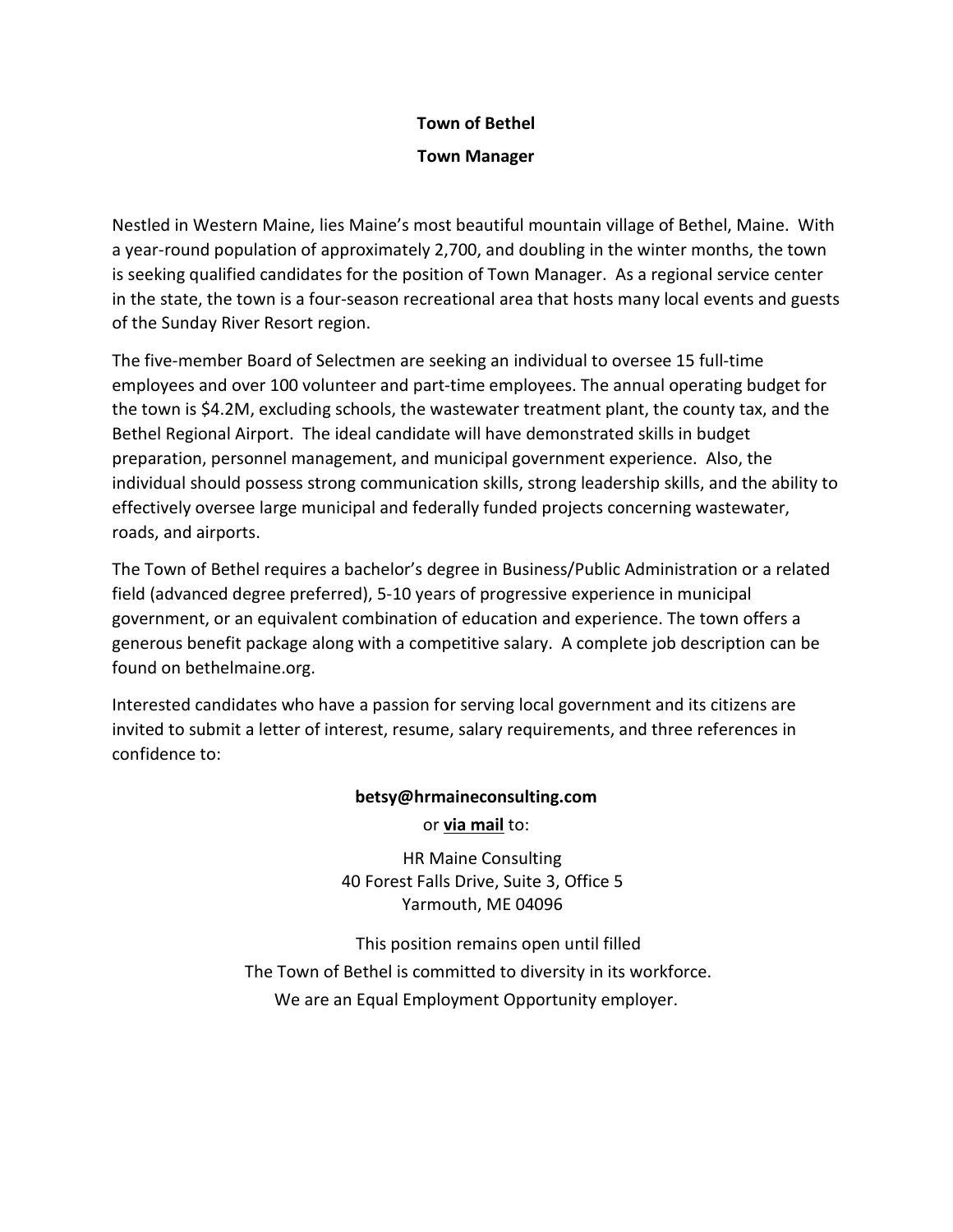#### **TOWN OF BETHEL JOB DESCRIPTION TOWN MANAGER**

| <b>Job Title:</b>     | Town Manager   | Classi       |
|-----------------------|----------------|--------------|
| Department:           | Administration | Other:       |
| <b>Reports To:</b>    | Select Board   | <b>Super</b> |
| <b>Position Type:</b> | Full-time      |              |

**Classification: Exempt Supervises:** Staff

#### **GENERAL SUMMARY:**

This is a responsible and varied professional position as the chief administrative officer in managing the affairs of the Town of Bethel under the direction of the Board of Selectmen in keeping with the Town Code, town ordinances, and the laws of the State of Maine and of the United States. The Town Manager also acts in the following capacities: Treasurer, Tax Collector, Airport Manager, General Assistance Administrator, Personnel Director, and Road Commissioner.

The Manager is charged with the identification of the service and policy needs of the Town of Bethel and has the responsibility for the development of the program or action directed by the Board of Selectmen to meet the identified needs of the community. The Manager shall act in such capacity as the Board of Selectmen may direct on municipal, state, federal and other policy issues affecting the Town.

The Manager is responsible for the annual preparation of the proposed budget and the administration of the budget once adopted. The Manager is also responsible for developing administrative procedures and for ensuring adherence to these procedures by all departments, department heads, and employees.

The manager is charged with the responsibility of advising the Board of Selectmen and general public on the current status of all affairs of the Town and is responsible for preparing an annual report of the previous year's activities.

The Manager is responsible for the maintenance of sound, positive public relations between the Town and its citizens; between the Town of Bethel and other governmental agencies and between the various boards and commissions that make up the Town of Bethel.

The Manager performs such other duties as may be directed by the Board of Selectmen. These duties may include addressing matters concerning the General Government, Bethel Regional Airport, Bethel Wastewater Treatment Plant, Bethel Fire Department, and Bethel Rescue.

#### **ESSENTIAL JOB FUNCTIONS:**

- Carries out the directives of the Board of Selectmen; prepares reports and written recommendations as part of these activities.
- Attends meetings of the Board of Selectmen, preparing and providing supporting documents and information pertinent to agenda items.
- Hires, evaluates, and directs the Town's Department Heads and other staff
- Monitors the budget and all financial affairs of the Town; works closely with Departments Heads in the development of a comprehensive budget and work program.
- Administers the yearly operating budget and capital improvement budgets, submitting regular reports to the Board of Selectmen on the status of the Town's budgets.
- Responsible for implementing all Board policy decisions and providing staff in all departments with the clear and efficient operating procedures necessary to carry out Board's policy mandates.
- Serves as the Town's purchasing agent.
- Attends meetings on behalf of Town.
- Serves as liaison between the Board of Selectmen and various public and private agencies and businesses and the citizens of Bethel.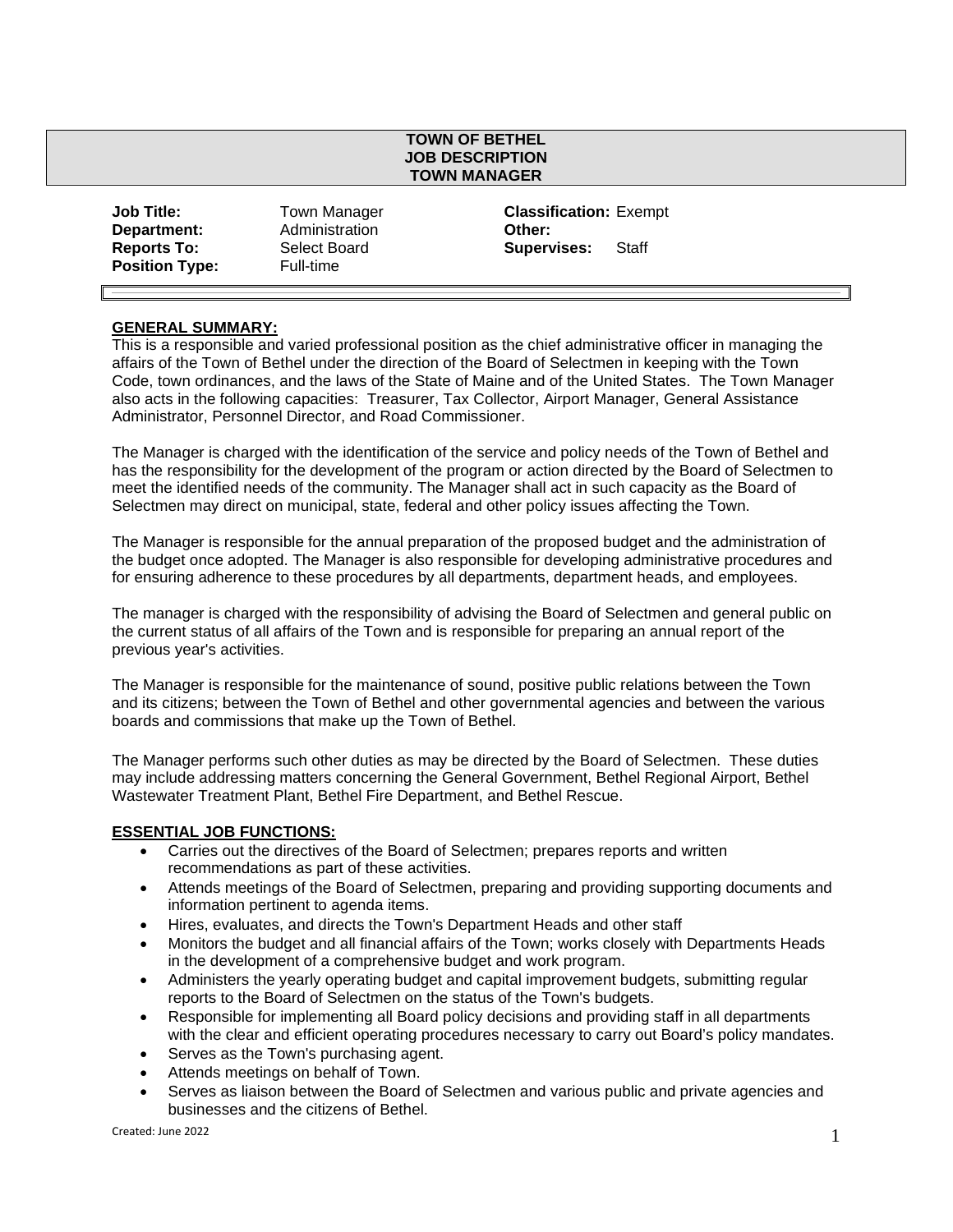- Represents the Town to a variety of outside organizations including, but not limited to, Maine Town and City Management Association, International City Management Association, and Maine Municipal Association.
- Oversees the Bethel Regional Airport.
- Oversees the Bethel Wastewater Treatment Plant.
- General Assistance Administrator, Tax Collector, and Road Commissioner.
- Maintains regular, predictable, and reliable attendance
- Maintains excellent communication and fosters a collaborative working environment with all employees as well as with the public
- Places an emphasis on safety, efficiency, quality and productivity
- Follows all Town policies
- Performs other duties as related and assigned

### **KNOWLEDGE/SKILLS**

- Thorough knowledge of municipal management, municipal government programs, community problems, and decision-making processes.
- Thorough knowledge of municipal financial management and accounting procedures, budgeting, and investments.
- Thorough knowledge of state and federal programs and decision-making processes.
- Thorough knowledge of the principles of personnel administration.
- Working knowledge of purchasing principles and practices including the bid process
- Thorough knowledge of Microsoft Office, specifically Excel and Word and use of updated technology
- Solid interpersonal skills
- **Effective communication skills both written and verbal**

#### **ABILITY TO:**

- Supervise effectively
- Communicate effectively orally and in writing, including research capability and reporting ability.
- Maintain positive internal relations while directing, supervising, and motivating staff.
- Organize and use time effectively
- Listen and to accept constructive feedback; must possess conflict resolution skills and public relations skills.
- Be a critical thinker
- Use independent judgment, problem solve and collaborate in order to accomplish tasks
- Make timely and appropriate decisions in the scope of work
- Provide a high level of customer service to both internal and external customers
- Establish and maintain effective working relationships with employees and the public
- Attend any required or recommended training

#### **MINIMUM REQUIREMENTS**

## **Experience and Education/Training:**

Bachelor's degree in Business/Public Administration or a related field (advanced degree preferred), 5-10 years of progressive experience in municipal government, or an equivalent combination of education and experience.

#### **Licenses/Certifications:**

Valid driver's license

#### **WORK ENVIRONMENT/PHYSICAL DEMANDS:**

While performing the duties of this class, the incumbent is regularly required to use written and oral communication skills; observe and interpret situations; read and interpret data, information, and